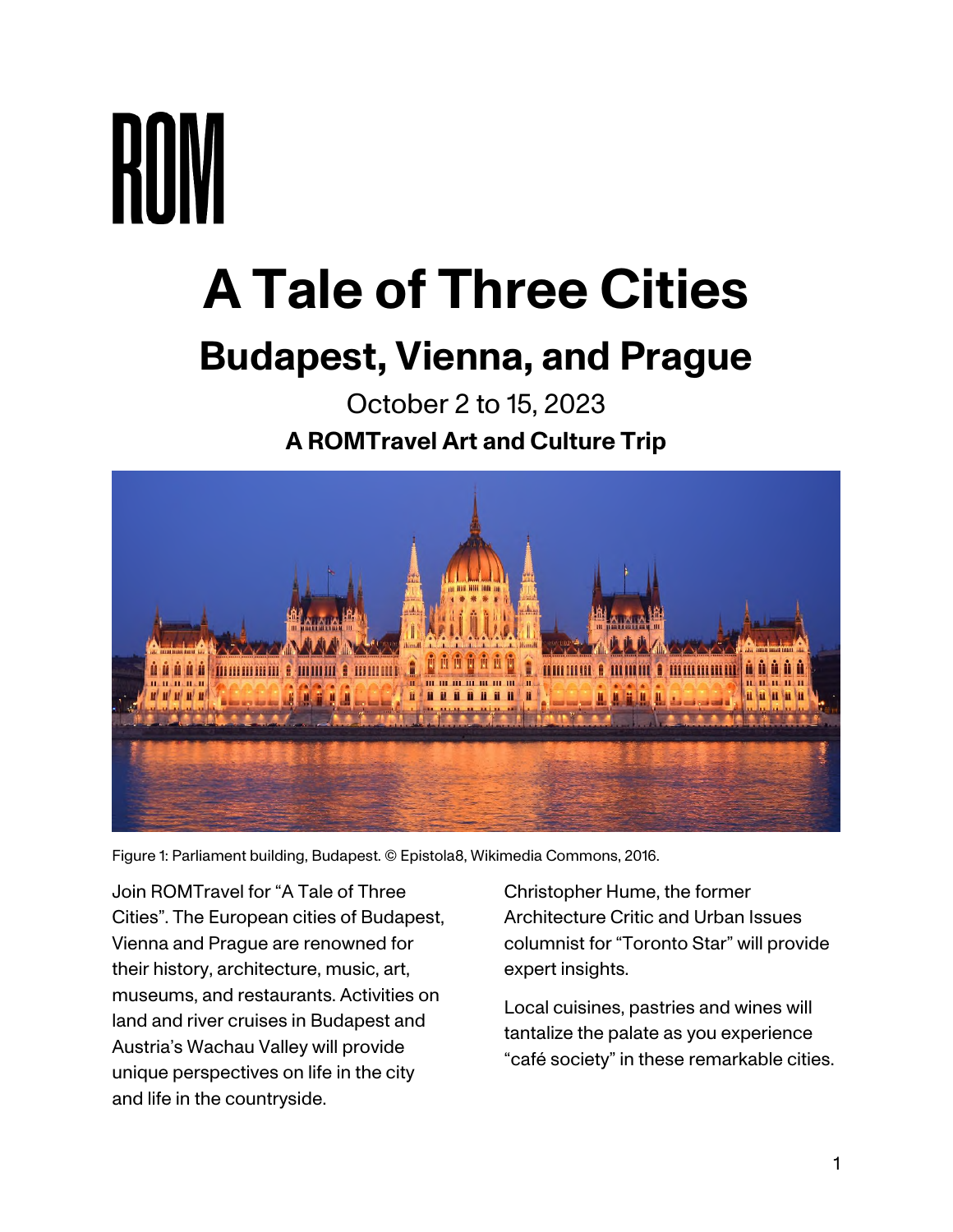# **Trip Itinerary and Highlights**

# **Day 1 Arrivals in Budapest**

Individual arrivals. Private transfer to hotel.

Welcome reception.

Evening cruise on the Danube River on the Legenda cruise ship, passing famous landmarks including the Parliament Building, Castle Hill and Saint Matthias Church, Széchenyi Chain Bridge, Bálna ("The Whale") contemporary market, and the Danube Promenade.



Figure 2: Széchenyi Chain Bridge, Budapest. © Wilfredor, Wikimedia Commons, 2013.

# **Day 2 Budapest**

Morning tour of Pest including the Parliament Building; Inner City Church; Andrássy Avenue; Dohány Street Synagogue complex including the Heroes Temple, Jewish Cemetery and Raoul Wallenberg Holocaust Memorial Park and the Weeping Willow Sculpture; the Danube Promenade; and the Great Market Hall.

Afternoon tour of Buda's Castle District including the Old Town; the Royal Palace; Saint Matthias Church;

Fisherman's Bastion; Gellert Hill and the Gellert Baths.

Welcome dinner.

**Day 3 Budapest and the Countryside**  Morning tour of Saint Stephan's Basilica including a 15-minute concert; the Opera House; Heroes Square; and the Széchenyi Baths.



Figure 3: Széchenyi Baths, Budapest. © Marc Ryckaert, Wikimedia Commons, 2009.

Lunch at Café Gerbeaud, followed by a selection of their famous cakes and pastries.



Figure 4: Café Gerbeaud, Budapest. © BKP, Wikimedia Commons, 2009.

Afternoon travel to the countryside to tour the Royal Palace of Gödöllő, the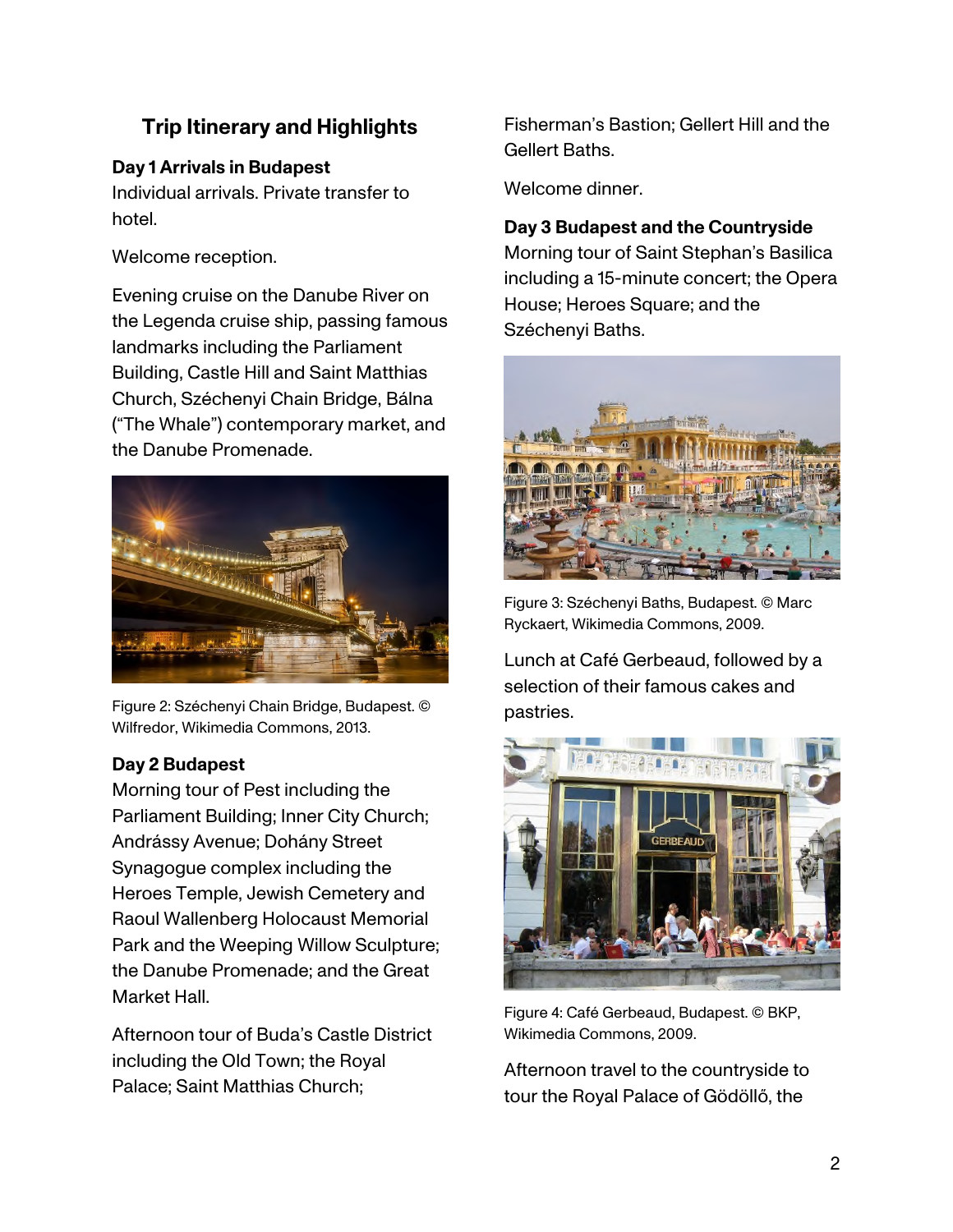favourite palace of Empress Elisabeth, known as "Sissi". Experience a traditional equestrian performance at nearby Lázár Horse Park.



Figure 5: Royal Palace of Gödöllő, near Budapest. © oPPÁRÉ, Wikimedia Commons, 2011.

Dinner in the countryside, with a nightcap of pálinka, the national fruit spirit liqueur.

#### **Day 4 Budapest to Bratislava to Vienna**

Morning visit to Budapest's Memento Park, a unique open-air museum displaying monumental statues from the Communist period.



Figure 6: Bratislava's old town. © Rob Hurson, Wikimedia Commons, 2017.

Walking tour of Bratislava's preserved medieval city centre.

Late afternoon arrival in Vienna.

Evening performance at the State Opera House.

#### **Day 5 Vienna**

Morning tour of Vienna including Baroque palaces and gardens; and the late 19<sup>th</sup> century Ringstrasse, a grand boulevard lined with imperial buildings, monuments, parks, and a walking tour of the inner-city including Saint Stephen's Cathedral.

Lunch at Café Landtmann, Sigmund Freud's preferred café and one of Vienna's classic coffee houses. Viennese Coffee House Culture is part of UNESCO's "Intangible Cultural Heritage" list and is integral to the city's social fabric. Lunch will be followed by pastries and of course, coffee!



Figure 7: Café Landtmann, Vienna. © Gryffindor, Wikimedia Commons, 2006.

This afternoon's focus is on Art Nouveau artist Gustav Klimt. We will begin at the Secession Museum, founded by Klimt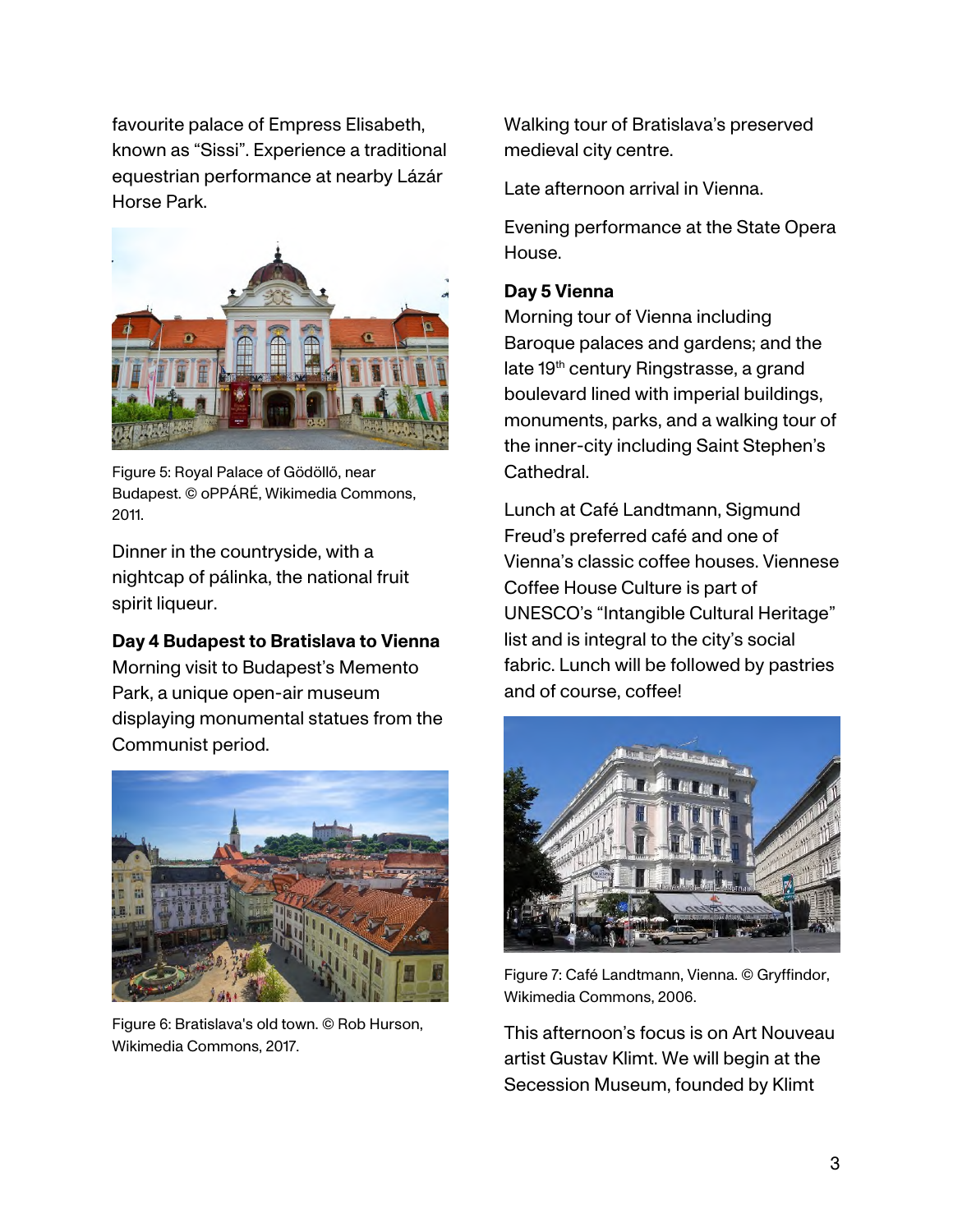and his contemporaries as a protest against more traditional artistic styles. We will continue to the Belvedere Gallery which houses the greatest collection of Austrian art dating from the Middle Ages to the present day, with the largest collection of Gustav Klimt's paintings including his most famous work, "The Kiss".



Figure 8: "The Kiss" by Gustav Klimt, 1908-09. © Belvedere Gallery.

Evening classical music concert at the Musikverein Vienna.

#### **Day 6 Vienna to the Wachau Valley to Vienna**

Morning travel to Melk in the Wachau Valley. Tour of and lunch at the Melk Abbey.

Scenic cruise on the Danube River of the Wachau Valley, a UNESCO World Heritage site, to Krems. Drive through the vineyards to Spitz for wine tasting.



Figure 9: View of the Wachau Valley, near Vienna. © Bwag, Wikimedia Commons, 2016.

Dinner at a local "Heuriger", a tavern providing a unique Austrian traditional experience with music, wine and typical local cuisine.

#### **Day 7 Vienna to Schönbrunn Palace to Vienna**

Morning visit to the Hofburg Palace and the Royal Chapel; and the adjacent Albertina Museum.

Lunch at Café Central.



Figure 10: Café Central, Vienna. © Clayton Tang, Wikimedia Commons, 2013.

Afternoon tour of Schönbrunn Palace and gardens including a private Apfelstrudelshow (apple strudel show) at the pastry bakery at the Palace's Residenz Café. During the Imperial era, the Café was the dining hall for the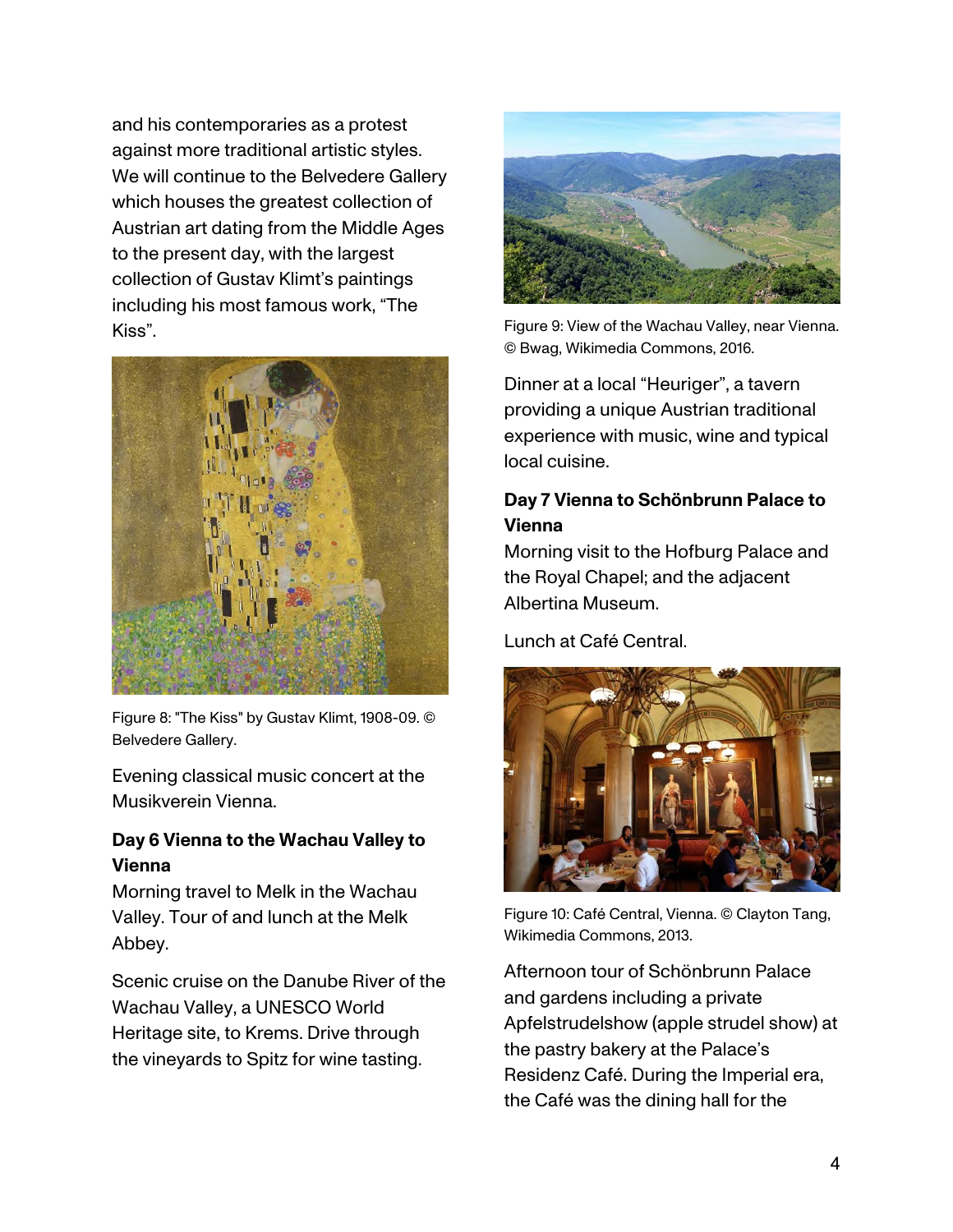emperor's guards. Learn how the original Viennese apple strudel is made, enjoy a slice with coffee, tea or hot chocolate, and take home a copy of the original recipe dating to 1696.



Figure 11: On Graben Street in Vienna. © Bwag, Wikimedia Commons, 2018.

#### **Day 8 Vienna**

If available, watch the morning training session at the Spanish Riding School, the world's greatest dressage and classical equestrian training school.



Figure 12: Spanish Riding School, Vienna. © sparre, Wikimedia Commons, 2003.

Walk through the Heidenplatz Park area.

Guided tour of the Kunsthistorisches Museum including a private tour and discussion with a curator.

# **Day 9 Vienna**

Morning visit to Mozarthaus Museum and the Sigmund Freud Museum.

Afternoon tour of a MuseumsQuartier area gallery.

Dinner at the Hotel Sacher including its famous Sachertorte for dessert!



Figure 13: Sachertorte at Hotel Sacher, Vienna. © David Monniaux, Wikimedia Commons, 2005.

#### **Day 10 Vienna to Lednice to Prague**

After crossing into the Czech Republic, tour the Lednice-Valtice Cultural Landscape complex, a UNESCO World Heritage site.

#### **Day 11 Prague**

Morning tour of the Historic Centre including the medieval stone arch Charles Bridge; the Column of the Holy Trinity; Saint Nicholas Church; Waldstein Palace, home of the Czech Senate; the Royal Gardens; and Prague Castle, which is the seat of the Head of State. The castle tour includes the Old Royal Palace, Saint Vitus Cathedral, Saint George's Basilica, and the Golden Lane.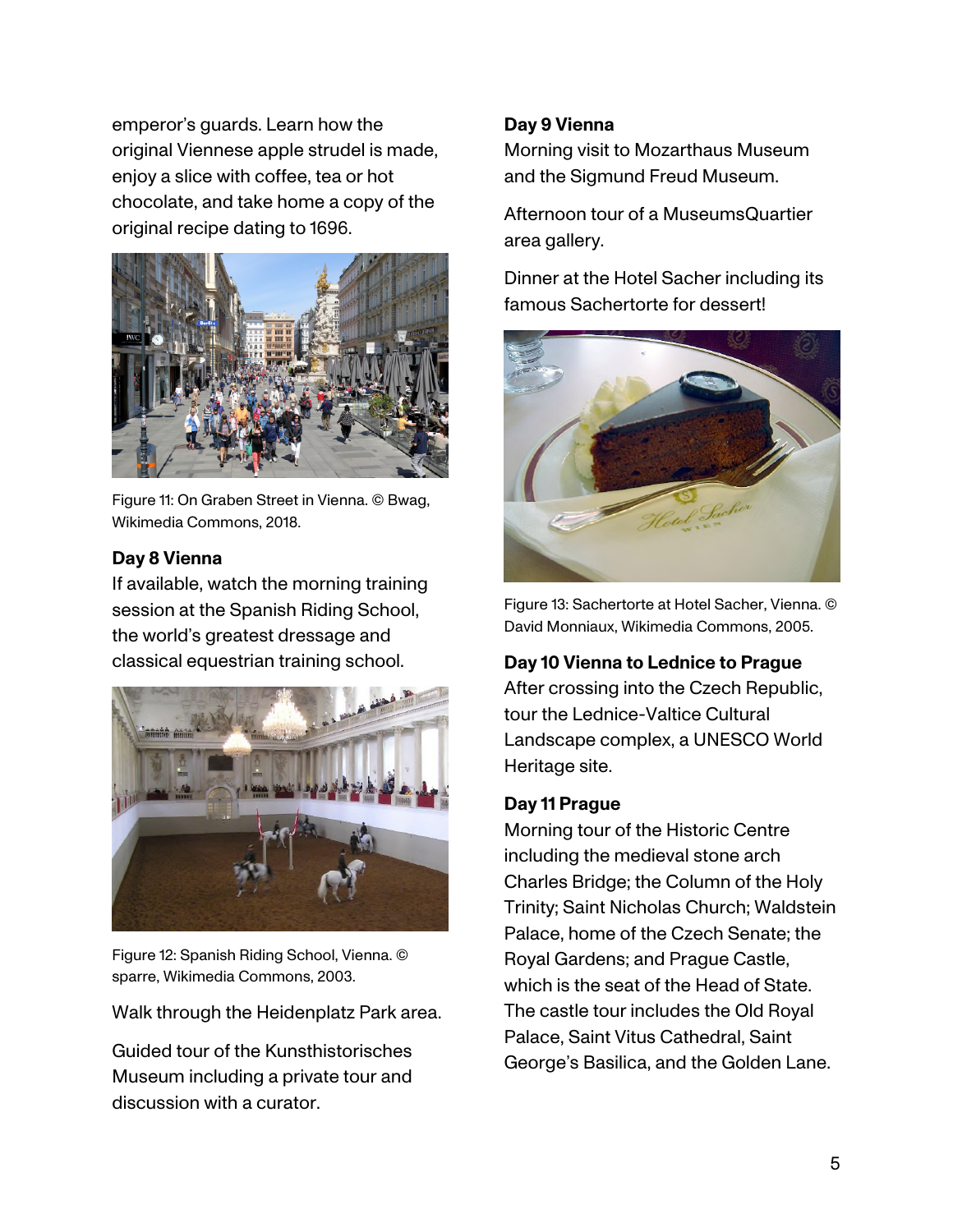

Figure 14: Saint Vitus Cathedral, Prague. © Alvesgaspar, Wikimedia Commons, 2016.

Afternoon tour of the Lesser Town including the 400-year-old Statue of the Infant Jesus in the Baroque Church of Our Lady Victorious; Lennon Wall; and the Franz Kafka Museum.

#### **Day 12 Prague**

Morning tour of the Old Town area including the fascinating Jewish Quarter called the "Josefov", which was the Jewish Ghetto for centuries. What remains now are six synagogues, the old cemetery, and the Old Jewish Town Hall, collectively all part of the Jewish Museum in Prague. Other major sites in Old Town include Old Town Square, the Astronomical Clock, Jan Hus Monument, and Bethlehem Chapel.

Afternoon tour of the Museum of Communism, dedicated to what Czech society and life were like under the Communist regime. The tour continues to the New Town, passing Kafka's

monument, Karlovo Náměstí Square and Wenceslas Square.



Figure 15: Astronomical Clock, Prague. © Steve Collis, Wikimedia Commons, 2012.

Evening performance at the National Marionette Theatre of Mozart's "Don Giovanni".

#### **Day 13 Prague to Karlötejn Castle to Prague**

Morning tour of Karlötejn Castle including the royal residence of Charles IV and the Chapel of the Holy Cross.

Farewell dinner.

#### **Day 14 Departures from Prague**  Group transfer to airport. Individual departures.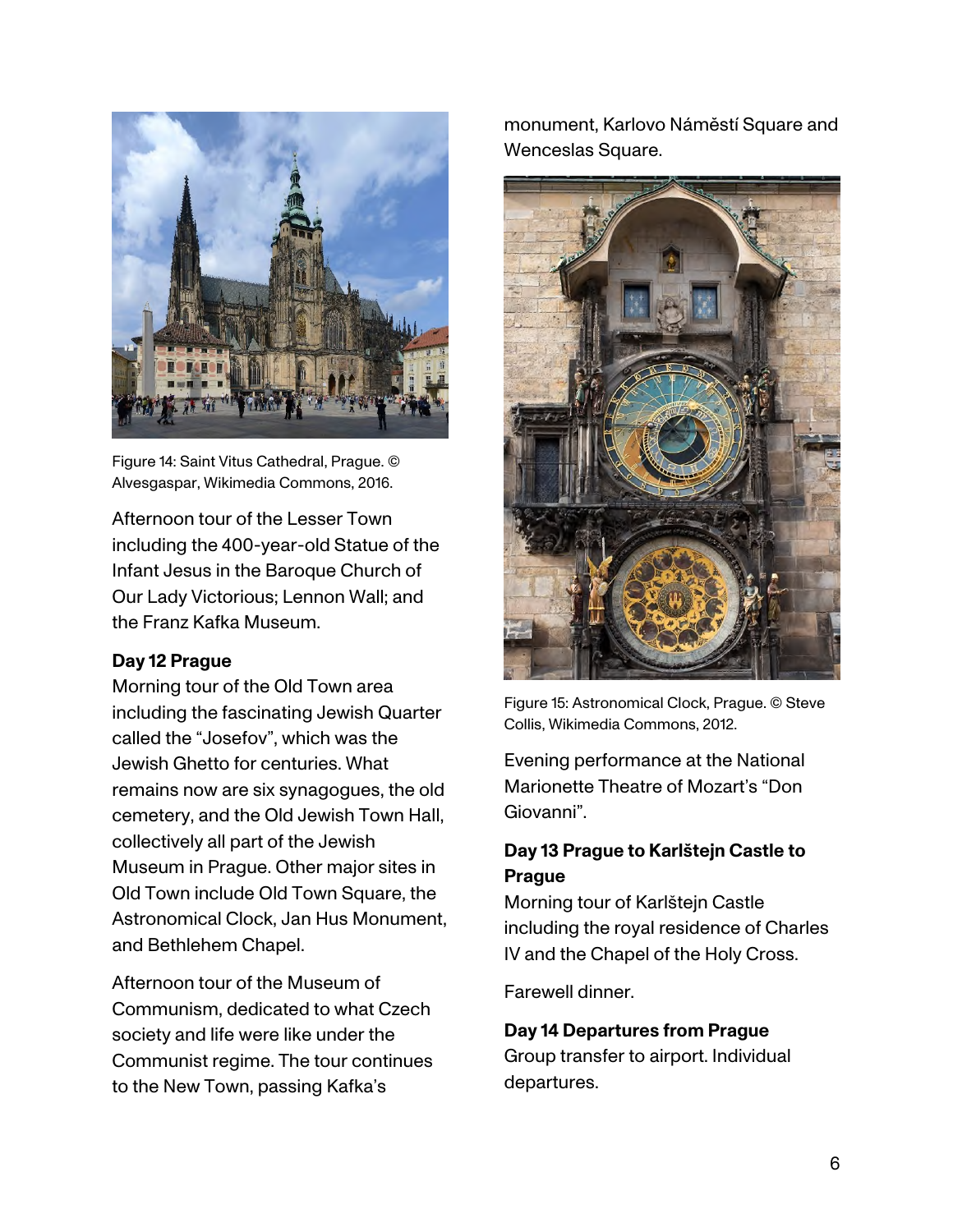# **Hotels**

Budapest Hyatt Parisi Udvar Hotel 3 nights Vienna Marriott Bristol Hotel 6 nights Prague Mozart Prague Hotel 4 nights

#### **Resource Person**



Figure 16: Christopher Hume.

Christopher Hume was the Architecture Critic and Urban Issues columnist for "Toronto Star" and has been a Resource Person on a previous European trip.

# **ROMTravel Coordinator**

Eric Morrison is a past Co-Chair of ROMTravel. He has wide travel experience in his various roles as a journalist with "CTV News" and past president of "The Canadian Press" news agency. Eric has led ROMTravel trips to Argentina, Chile and Easter Island, Japan, Russia, and South Africa.

# **Travel Agency Escort**

Harald Geier has a degree in History. His professional focus is on the history of the Austro-Hungarian Empire, the history of Christianity and the Catholic Church, plus regional cuisines and wines. He has many years of experience working with European and North American tour groups.

# **Contact Information**

Eric Morrison ROMTravel Coordinator Phone: 416.691.6770 Email: Morrison.eric07@gmail.com

Georgia Hardy Tours Inc. Kathleen Hardy Phone: 416.904.0812 Email: kathleen@ghardytours.com

TICO Registration Number 2747543

# **Trip Cost Per Person**

Double Occupancy: \$ 12,850

Single Supplement: \$ 2,900

All quoted costs are in Canadian dollars.

Tour begins at Budapest Ferenc Liszt International Airport (BUD).

Tour ends at Prague Václav Havel Airport (PRG).

International flight costs not included.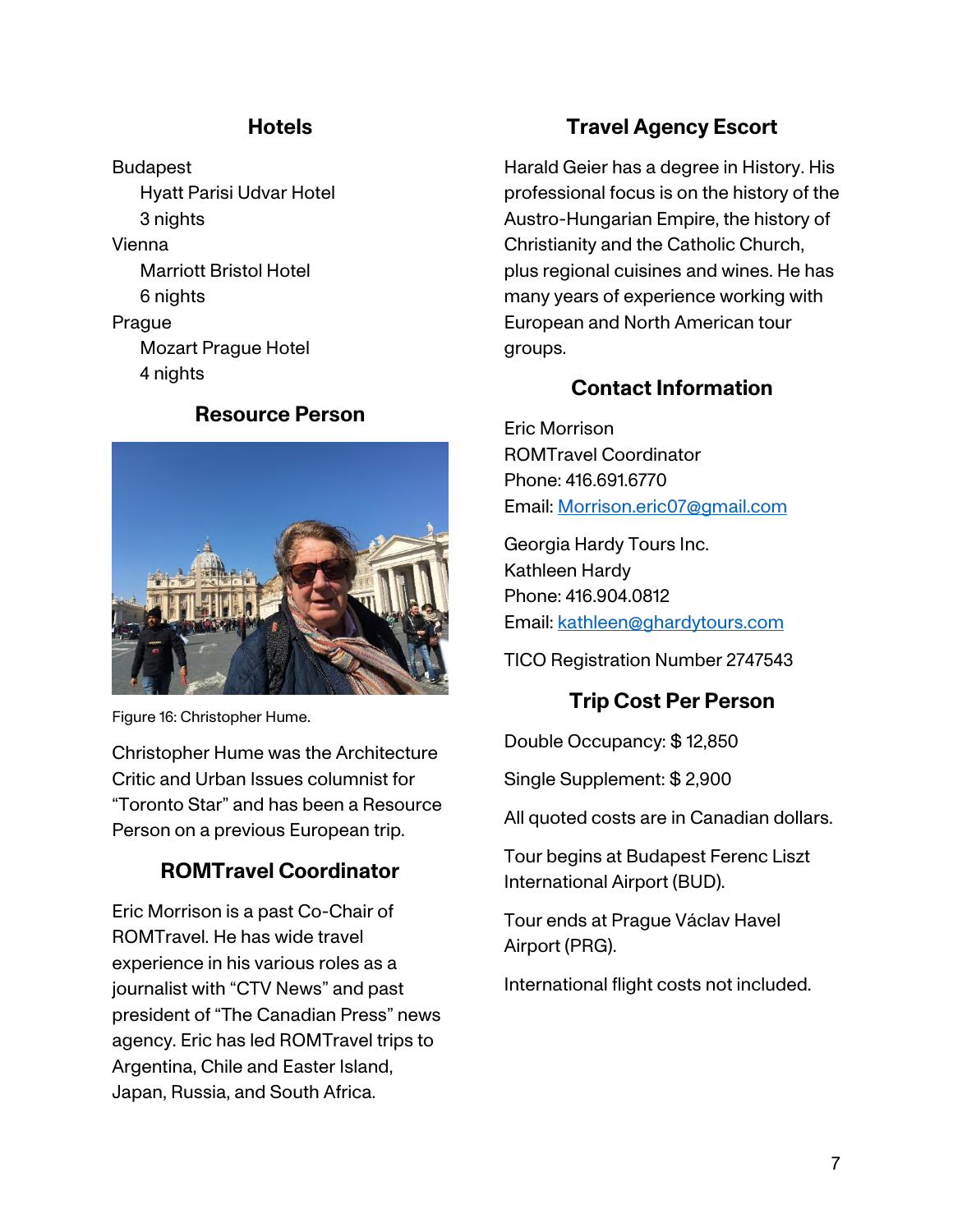# **Terms and Conditions**

A Tale of Three Cities: Budapest, Vienna, and Prague October 2 to 15, 2023

#### **Trip Cost Per Person**

All quoted costs are in Canadian dollars.

Double Occupancy: \$ 12,850

Single Supplement: \$ 2,900

Trip cost does not include international flight costs between your home and the cities of Budapest and Prague. Georgia Hardy Tours Inc. can assist with booking flights.

Tour begins at Budapest Ferenc Liszt International Airport (BUD). Tour ends at Prague Václav Havel Airport (PRG).

#### **Trip Cost Includes**

Private arrival transfer from Budapest Ferenc Liszt International Airport (BUD) to hotel on Day 1. Group departure transfer from hotel to Prague Václav Havel Airport (PRG) on Day 14.

Porterage of one standard sized suitcase per person at the hotels.

Ground transport in private airconditioned coach for transfers and excursions as per itinerary. Boat excursions as per itinerary.

Shared accommodation in double occupancy room with private facilities and free WiFi access.

Meals: Breakfast daily, 7 lunches and 9 dinners. Lunches and dinners include bottled water, house wine, and a choice of coffee or tea. Welcome reception with house wine or beer and hors d'oeuvres. Bottled water daily on the bus.

All visits, entrance fees, speakers' fees, and events as per itinerary.

All taxes and tips for all goods and services, drivers, hotel, restaurant, and guiding staff related to the basic trip.

All hotel and local taxes.

Services of a Resource Person, a ROMTravel Coordinator, Englishspeaking local guides, and Georgia Hardy Tours Inc., including a tour escort.

Pre-trip orientations; post-trip reunion.

A trip handbook.

#### **Not Included**

International flight costs. Fuel surcharges.

Internet access outside the hotels.

Items of a personal nature such as laundry or phone calls.

Airline baggage or video camera fees, if any.

Visa fees, if any.

Meals, snacks, beverages, and other services unless specified.

Additional meals and accommodations due to delays for any reason.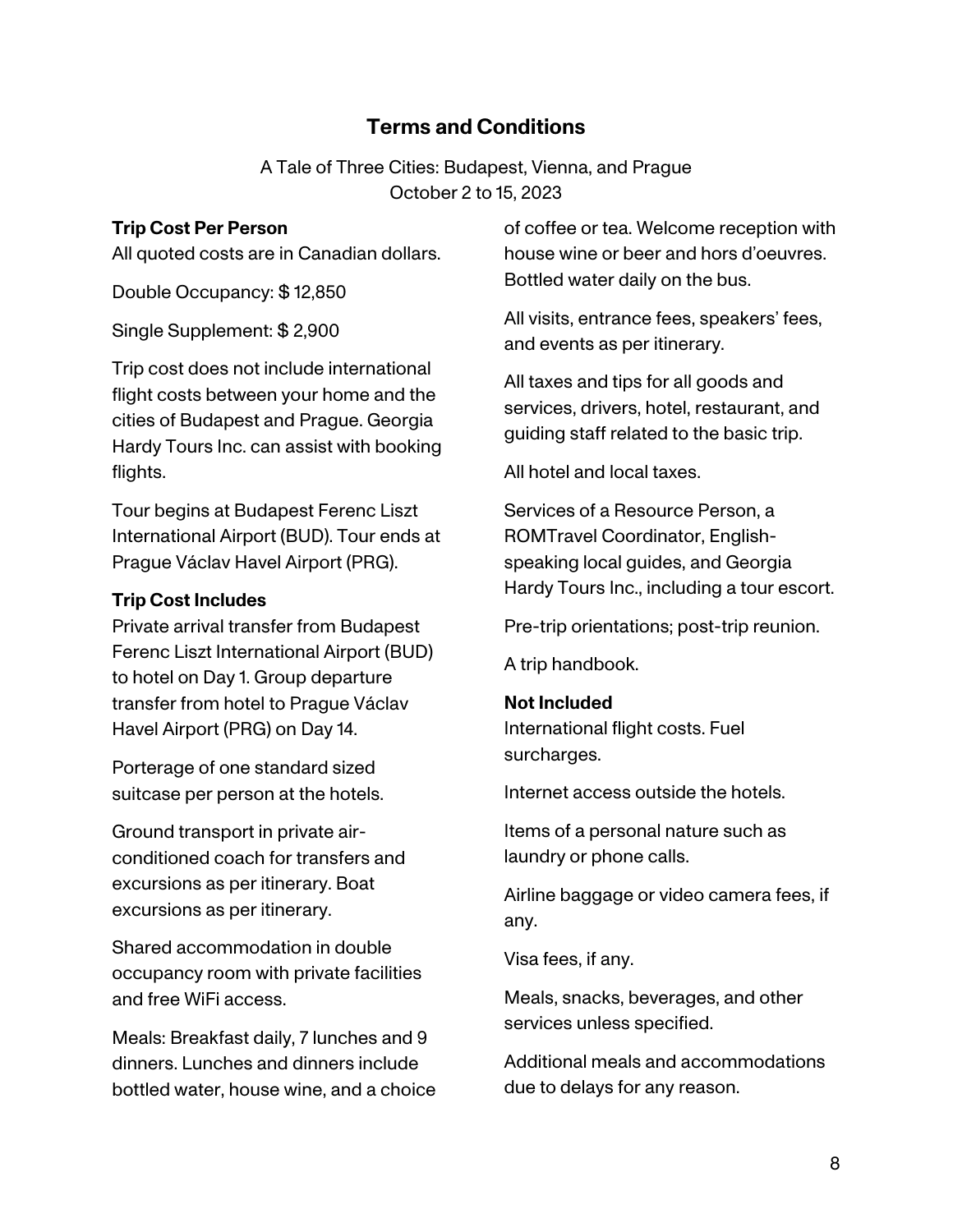Emergency evacuation costs.

Trip cancellation, interruption, baggage and out of province medical insurance.

Costs associated with any additional requirements for entry to Hungary, Austria, Czech Republic, or Canada (or transit points in between) to comply with COVID-19 regulations (PCR or other accepted molecular tests, antigen tests, proof of vaccination, and so forth).

#### **ROM Membership Requirement**

Participants must be members of Royal Ontario Museum. For a full list of membership levels and benefits, visit the ROM website. Only one person per room must be a member.

#### **Reservations**

As the number of participants is limited, reservations should be made as soon as possible. In the event of over subscription, a waiting list will be maintained.

#### **ROMTravel values your Privacy**

Your contact information will be published in the trip handbook unless you advise not to do so. It is for the sole use of trip participants, ROMTravel and the travel agency, and will not be shared with anyone else.

#### **Physical Limitations or Disabilities**

Any physical limitation or disability requiring special attention or treatment must be reported when reservation is made or when it occurs, if later. ROMTravel, Georgia Hardy Tours Inc. or its agents reserve the right to decline to

accept or to retain anyone who may in their sole judgment require care and attention beyond that which can be provided.

#### **Costs, Rates and Schedules**

All costs quoted herein are based on supplier rates, fees, taxes, and exchange rates as of February 18, 2022. All costs and rates are based on current tariffs and exchange rates, and are subject to adjustment in the event of changes therein, at the time of final payment. Schedules, departure dates, times and itineraries quoted by Georgia Hardy Tours Inc. are subject to change without notice. Any costs associated with changes must be borne by the individual. No price increases are permitted after the customer has paid in full. If the price increase is more than 7% (except increases resulting from an increase in GST, PST, HST or other taxes), the customer has the right to cancel the contract and obtain a full refund.

Georgia Hardy Tours Inc. trips are nonrefundable as per the payment schedule. Georgia Hardy Tours Inc. travel consultation fees are 100% nonrefundable in the case of cancellation for any reason. In some very unique instances, Georgia Hardy Tours Inc. might offer a voucher or credit for future travel and this voucher or credit will have specific conditions attached that will be disclosed at the time of issue. Georgia Hardy Tours Inc. is under no obligation to offer or issue a voucher or credit, and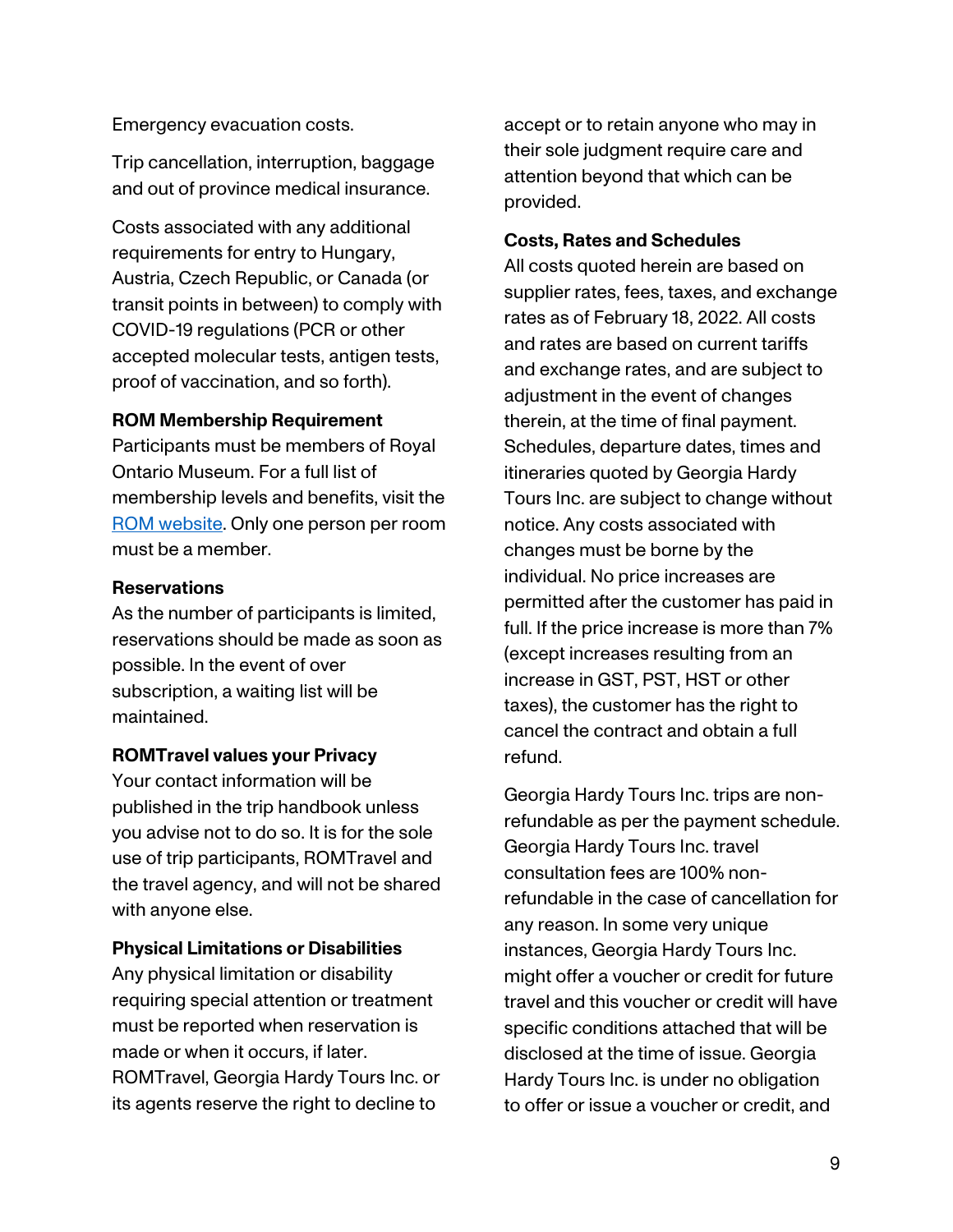it is at the discretion of the travel advisor and the particular situation's unique circumstances. Georgia Hardy Tours Inc. reserves the right to charge a rebooking fee to use the voucher or future credit.

#### **Deposits and Final Payment**

An initial deposit of \$1,500.00 per person is required at the time of booking. It includes a \$500.00 travel consultation fee. A second deposit of \$5,675.00 is due on December 15, 2022. The balance of payment of \$5,675.00 per person, and if applicable, the single supplement of \$2,900.00, are due on March 10, 2023.

#### **Cancellations and Refunds**

All cancellations must be made in writing by email to Georgia Hardy Tours Inc.

The trip costs are refundable as follows:

Initial deposit is refundable up until the second deposit date of December 15, 2022, less the \$500.00 travel consultation fee.

The total of the second deposit plus the initial deposit is 50% refundable from December 16, 2022, up until the final payment date of March 10, 2023, less the \$500.00 travel consultation fee.

After the final payment date of March 10, 2023, all payments are 100% nonrefundable.

No refunds will be given for unused services.

#### **Travel Documentation**

Travel documentation requirements are subject to change with short notice. Georgia Hardy Tours Inc., ROMTravel and Royal Ontario Museum are not responsible for inadequate travel documents. It is the personal responsibility of travellers to ensure that you are in possession of all required travel documents, including valid passports, visas, Electronic Travel Authorization (eTA), Permanent Resident (PR) Card, or proof of COVID-19 vaccination, if required. No refund will be offered in the case of incomplete travel documents and any resulting extra costs incurred including but not limited to denied entry, quarantine, or health test. It is important to note that entry to another country may be refused even if the required information and travel documents are complete. It is your responsibility to provide your correct legal name as it appears in your passport at the time of registration. Georgia Hardy Tours Inc., ROMTravel and Royal Ontario Museum are not responsible for errors on your travel documents based on the information you provide. Airlines will deny boarding if your name is not exactly as it appears in your passport. Any costs associated with a name change, including but not limited to airline surcharges and penalties are your responsibility.

#### **Canadians**

You require a valid passport to travel and failure to comply will result in denied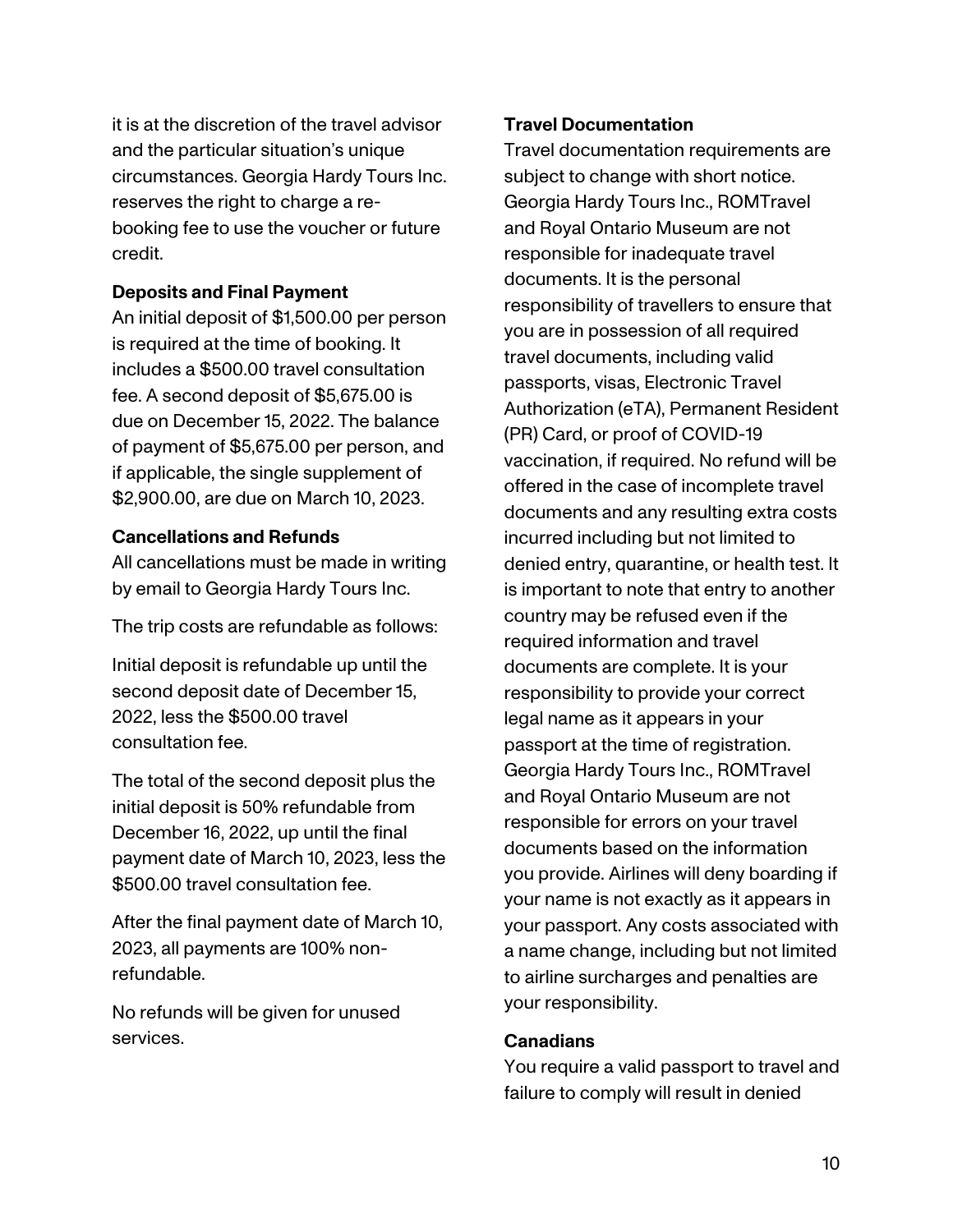boarding of the aircraft. Your passport must be valid for at least six months beyond the date of your expected return. It is possible that you may require a visa for travel to one or all countries on your trip. Georgia Hardy Tours Inc. will advise if a visa is necessary. Please contact the appropriate Consulate or Embassy immediately, as it is your responsibility to acquire all necessary travel documents prior to departure. If you do not have a valid visa for the destinations, you will be denied entry and all costs associated with denied entry will be solely borne by you.

The following is subject to change with short notice. Effective March 1, 2022, travellers may require a negative COVID-19 test before departing Canada. This may be an Antigen test, a PCR or other accepted molecular test depending on the destination. To re-enter Canada, a negative Antigen test, a PCR or other accepted molecular test is currently required. All travellers should be aware that Canada might require a mandatory 14-day quarantine at a governmentapproved hotel until a mandatory test shows negative, followed by completing the remainder of the quarantine in selfisolation at their residence or chosen accommodation. For the full list of travel requirements, visit the government website.

#### **Non-Canadian Foreign Nationals**

You require a valid passport to travel and failure to comply will result in denied boarding of the aircraft. Your passport

must be valid for at least six months beyond the date of your expected return. It is possible that you may require a visa for travel to one or all countries on your trip. Georgia Hardy Tours Inc. will advise if a visa is necessary. Please contact the appropriate Consulate or Embassy immediately, as it is your responsibility to acquire all necessary travel documents prior to departure. If you do not have a valid visa for the destinations, you will be denied entry and all costs associated with denied entry will be solely borne by you. Re-entry to Canada: As of November 10, 2016, non-Canadian foreign nationals travelling to or via Canada require a visa or an eTA. Visaexempt foreign nationals of approximately 50 countries, including Britain, Australia, and France, are required to apply for an eTA in order to return to Canada. An eTA costs \$7.00 and can be obtained online. Failure to obtain an eTA will result in denied boarding of the aircraft for your return fight. All costs associated with obtaining an eTA or denied re-entry to Canada will be solely borne by you. For further information or to apply for an eTA, visit the eTA website. Note that citizens of the United States of America are exempt.

The following is subject to change with short notice. Effective March 1, 2022, travellers may require a negative COVID-19 test before departing Canada. This may be an Antigen test, a PCR or other accepted molecular test depending on the destination. To re-enter Canada, a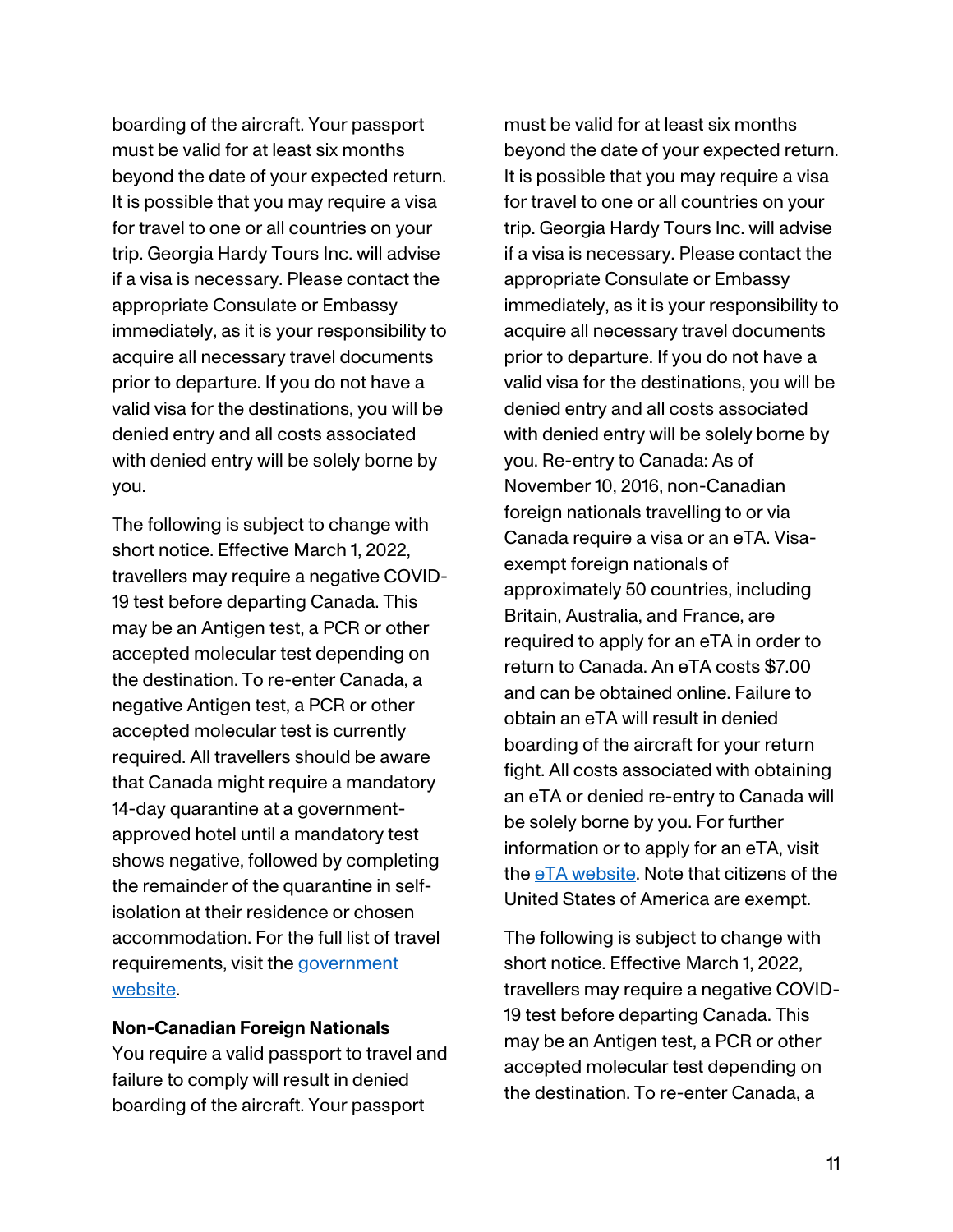negative Antigen test, a PCR or other accepted molecular test is currently required. All travellers should be aware that Canada might require a mandatory 14-day quarantine at a governmentapproved hotel until a mandatory test shows negative, followed by completing the remainder of the quarantine in selfisolation at their residence or chosen accommodation. For the full list of travel requirements, visit the government website.

#### **Dual Canadian Citizens**

If you are a dual Canadian citizen used to travelling to or transiting through Canada using a non-Canadian passport, as of November 10, 2016, you are no longer able to do so. You will need a valid Canadian passport to fly back to Canada. Make sure you carry your Canadian passport. Failure to do so will result in denied boarding of the aircraft. Any costs associated with denied reentry will be solely borne by you. For more information, visit the government website.

#### **Canadian Permanent Residents**

If you are a foreign national with Canadian permanent resident status you must travel with your valid passport and any applicable visas for intended destinations (see above) and your PR Card to return to Canada. You are not eligible to apply for an eTA, as your PR card is the necessary travel document. Failure to travel with your PR card will result in denied boarding of the aircraft for the return flight to Canada. Any costs

associated with denied entry or re-entry to Canada will be solely borne by you. For more information, visit the government website.

#### **COVID-19 and Pandemics**

Travellers need to be aware of the risks associated with travelling in the COVID-19 era including, but not limited to, trip cancellation and possible quarantine at the intended destinations. Georgia Hardy Tours Inc., ROMTravel and Royal Ontario Museum bear no responsibility for interrupted or cancelled travel plans to destinations impacted by COVID-19, and any additional costs associated with re-booking are the sole responsibility of the traveller. It is the traveller's responsibility to understand and comply with public health guidelines at intended destinations such as vaccination requirements, masks, social distancing, or self-isolation, and accept that guidelines can change rapidly. Failure to comply with local laws could impact the trip including but not limited to the termination of travel services at the cost of the traveller. Georgia Hardy Tours Inc., ROMTravel and Royal Ontario Museum bear no responsibility for individual or group exposure to COVID-19 or any resultant health changes and interrupted or cancelled travel plans. Georgia Hardy Tours Inc. will advise travellers on the requirements for entry to their destinations and return to Canada. Information and disclosures provided are not exhaustive and are provided as guidance to make an informed decision.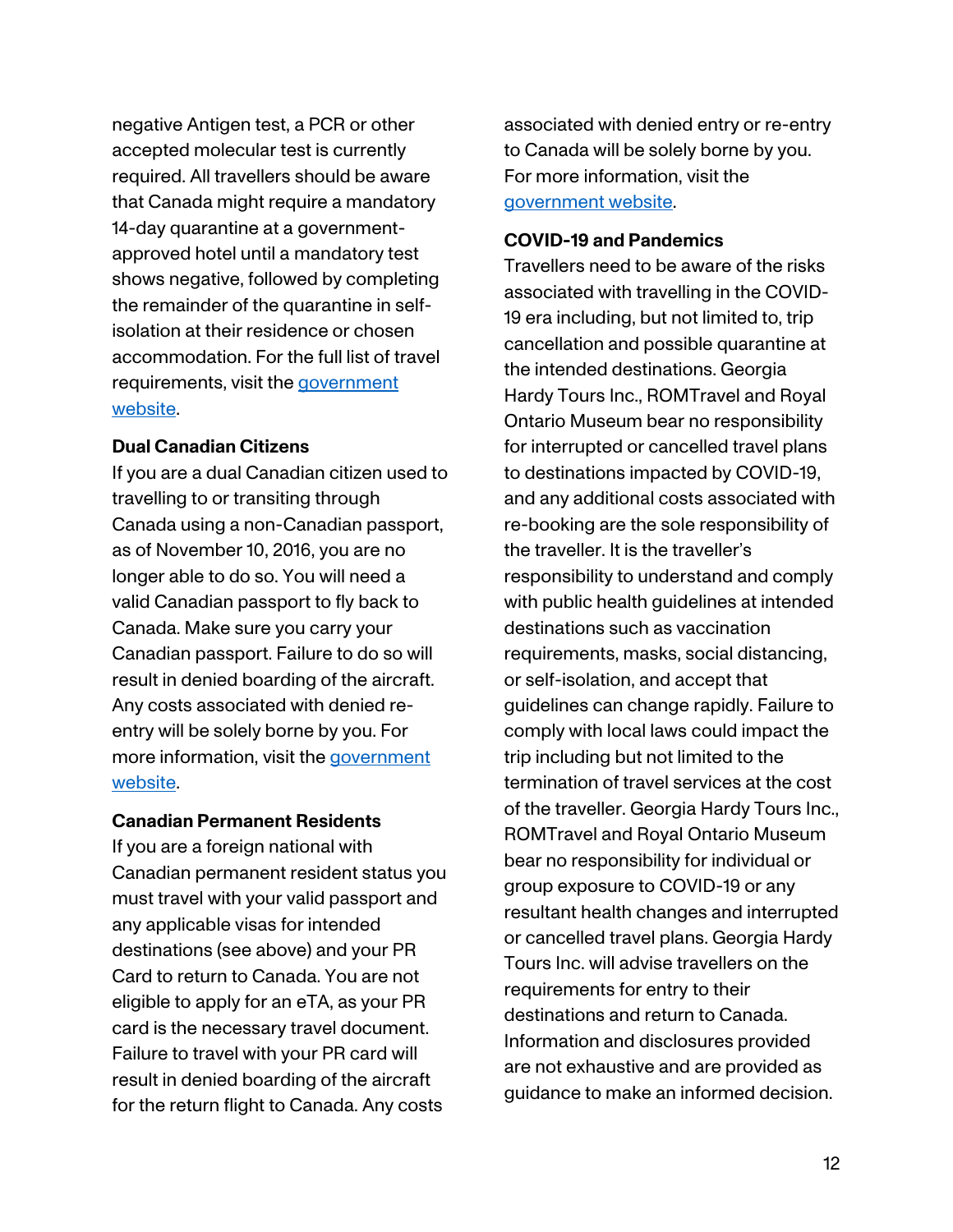All travellers need to understand that their trip could be extended for an indeterminate amount of time in the event of a positive Antigen test, or PCR or other accepted molecular COVID-19 test before returning to Canada. Per Canadian Federal Government and airline regulations as of February 7, 2022, this would be for a minimum of 11 days. Georgia Hardy Tours Inc., ROMTravel and Royal Ontario Museum bear no responsibility for any costs incurred if a traveller tests positive, including but not limited to self-isolation, quarantine, COVID-19 tests, meals, beverages, airline re-booking fees, or medical fees.

The following is subject to change with short notice. Effective March 1, 2022, travellers may require a negative COVID-19 test before departing Canada. This may be an Antigen test, a PCR or other accepted molecular test depending on the destination. To re-enter Canada, a negative Antigen test, a PCR or other accepted molecular test is currently required. All travellers should be aware that Canada might require a mandatory 14-day quarantine at a governmentapproved hotel until a mandatory test shows negative, followed by completing the remainder of the quarantine in selfisolation at their residence or chosen accommodation. For the full list of travel requirements, visit the *government* website.

Any costs related to COVID-19 tests and mandatory quarantine must be borne by individual travellers. Even with all the

required documents, travellers can still be denied entry to their destinations especially if there is a reason related to COVID-19.

International travel and country-specific information can be found at this website.

For specific travel information relating to COVID-19 for Canadians, both domestically and internationally, visit the government website.

The free ArriveCan app is the official Government of Canada platform for you to provide your information when entering Canada. We recommend downloading the app and creating your profile prior to departing Canada to make it easier for you to upload your return information within the mandatory 72 hours prior to entering Canada. For more information, visit the government website.

Sherpa is a very useful guide to getting current up-to-date travel documentation and understanding entry requirements and restrictions. Visit this website.

#### **Travel Insurance**

A ROMTravel waiver of insurance will be required to acknowledge your responsibility to purchase or to decline to purchase travel insurance.

Travel insurance is highly recommended and can be purchased from many insurance companies. When purchasing travel insurance, travellers should have travel medical insurance that covers COVID-19. All travellers who have travel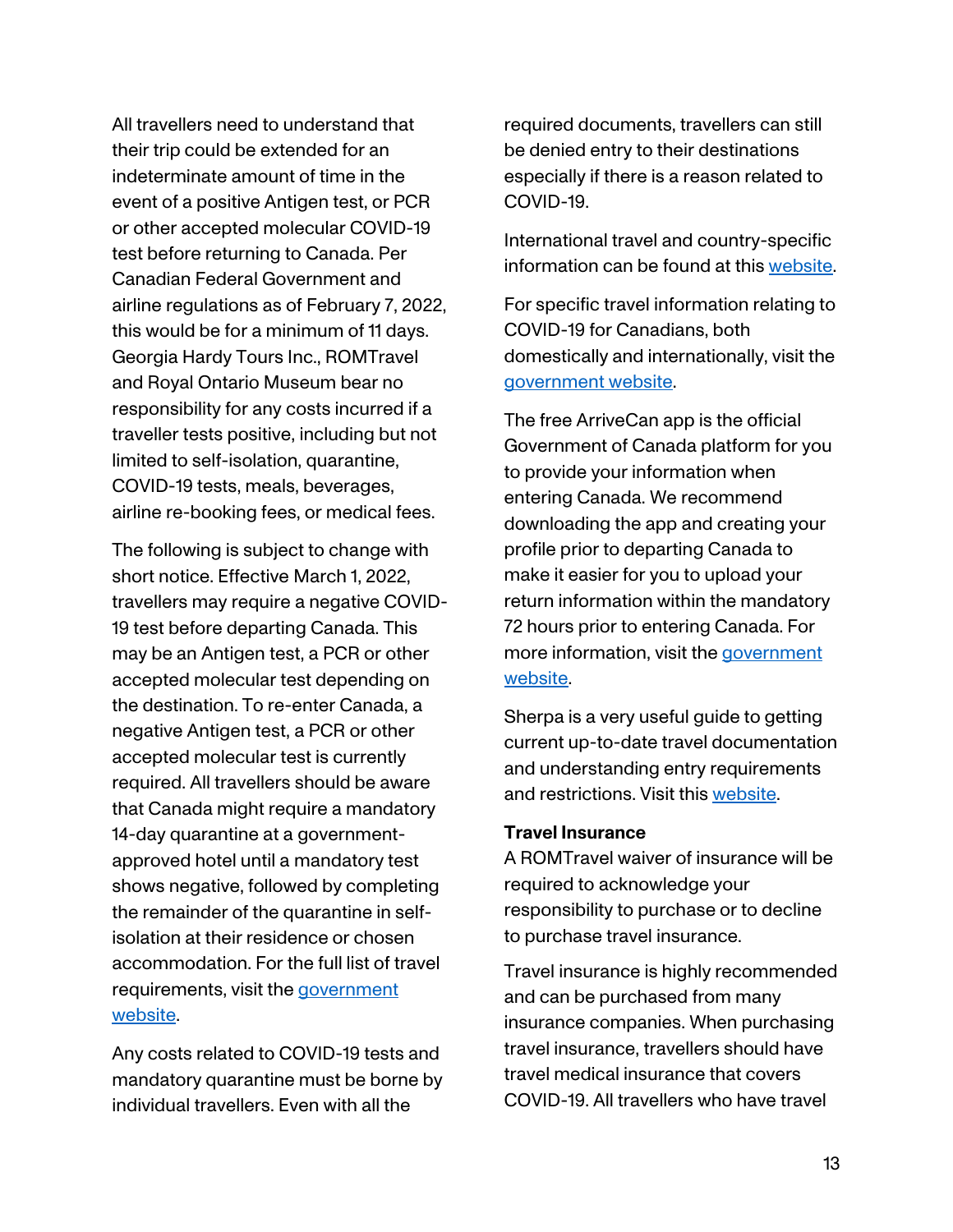insurance must submit a copy of their insurance policy to both Georgia Hardy Tours Inc. and ROMTravel prior to departure.

At this time, travel cancellation insurance does not cover COVID-19, as COVID-19 and all variants are deemed a foreseeable event. Georgia Hardy Tours Inc., ROMTravel and Royal Ontario Museum bear no responsibility or liability for cancelled or rescheduled travel plans due to COVID-19. Georgia Hardy Tours Inc., ROMTravel and Royal Ontario Museum have no influence on insurance companies' claim departments, or the outcome of a policy claim. We strongly recommend all travellers have a travel insurance policy that meets their individual needs. Proof of insurance may be required to travel.

As of March 2020, Georgia Hardy Tours Inc. temporarily suspended sales of travel insurance for travellers.

Georgia Hardy Tours Inc., ROMTravel and Royal Ontario Museum do not endorse any particular insurance company. All travellers should do their research and have an insurance policy that meets their needs.

Travel medical insurance does not provide trip cancellation or trip interruption coverage. Insurance premium costs are not included in the trip cost. If you choose to travel without medical insurance, you will assume in totality any additional costs incurred relating to medical issues, including but not limited to COVID-19, hospital and doctor services, accommodations, medication, translation services, transport including return to Canada, meals, quarantine, or any other incidentals. If you choose to travel without trip cancellation or trip interruption insurance, you will assume in totality any expenses related to cancelling your trip prior to departure for any reason including medical and pandemics, and unforeseen events during the trip. Liability insurance is the responsibility of the individual.

#### **Royal Ontario Museum Responsibility**  Neither Royal Ontario Museum nor the

Department of Museum Volunteers of Royal Ontario Museum, or any member thereof, assumes any responsibility for the financing, arranging or the conducting of the trip, nor shall be liable for damages or loss to person or property that might occur in connection with this trip however arising, whether by negligence or otherwise, and whether a member of Royal Ontario Museum staff or the Department of Museum Volunteers accompanies the trip. The applicant by applying to join the trip hereby agrees to this limitation of liability on the part of Royal Ontario Museum, the Department of Museum Volunteers, or any member thereof.

#### **Responsibility and Jurisdiction**

Georgia Hardy Tours Inc. and their agents act only as an agent for passengers for all services supplied to passengers by others, including but not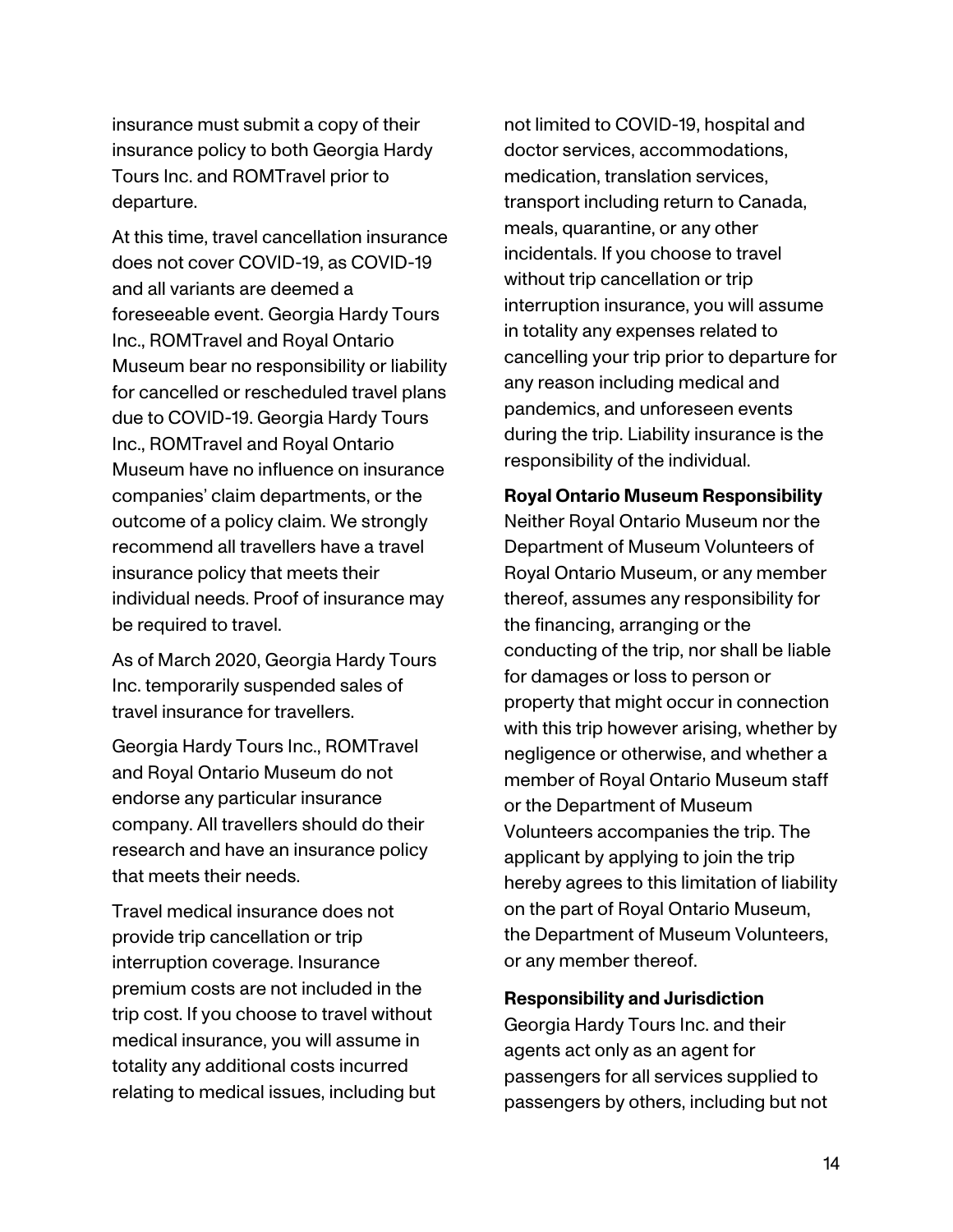limited to transportation, hotel, restaurants, guides, and attractions. As such, Georgia Hardy Tours Inc. will exercise reasonable care in making the arrangements for, and the conduct of the trip. Passengers need to recognize that living standards and practices at the destinations and the standards and conditions there with respect to the provision of utilities, services, meals, and accommodation may differ from those found in Canada. Georgia Hardy Tours Inc. does not assume any responsibility or liability for any claims, damages, expenses or other financial loss whether to person or property arising out of injury, accident, death, cancellation, delay, alteration or inconvenience resulting from any act of omission, commission, or inadvertence of any hotel, carrier, restaurant, cruise line or other company or person rendering any of the services included in the trip or caused by weather, pandemics, sickness, strikes, quarantines, war, armed conflict, humanitarian crisis or the willful or negligent acts or any other cause whatsoever beyond the control of Georgia Hardy Tours Inc.

In the case of a Canadian Government Level 3 or Level 4 Travel Advisory, Georgia Hardy Tours Inc. does not assume responsibility or liability for any losses arising from cancelled travel plans for airlines or bundled land services including, but not limited to, accommodations and transport.

All tickets, coupons and orders are furnished and issued subject in all respect to the terms and conditions imposed thereon. In case of an accident or crime occurring during the land portion of the tour, the passenger must submit any claim therefore only to the competent judicial authorities of the jurisdiction where such accident occurred, to be determined exclusively in accordance with the laws of such jurisdiction. Airlines and other transportation companies whose services are featured in these trips are not to be held responsible for any act, omission or event during the time passengers are not on board their conveyance. The passage contract in use by these companies when issued shall constitute the sole contract between the companies and the purchaser of these trips or passengers.

Georgia Hardy Tours Inc. reserves the right to make changes to the itinerary when necessary for the convenience and safety of trip participants. This includes, but is not limited to hotels, restaurants, sites and excursions. Any extra costs in such cases are the responsibility of the trip participants. All or part of the deposit and payments paid by participants to Georgia Hardy Tours Inc. will be sent to the various suppliers of services. There is no refund for any unused portions of the trip.

Georgia Hardy Tours Inc., as organizer of the group, and its agents reserve the right to decline, to accept, or retain any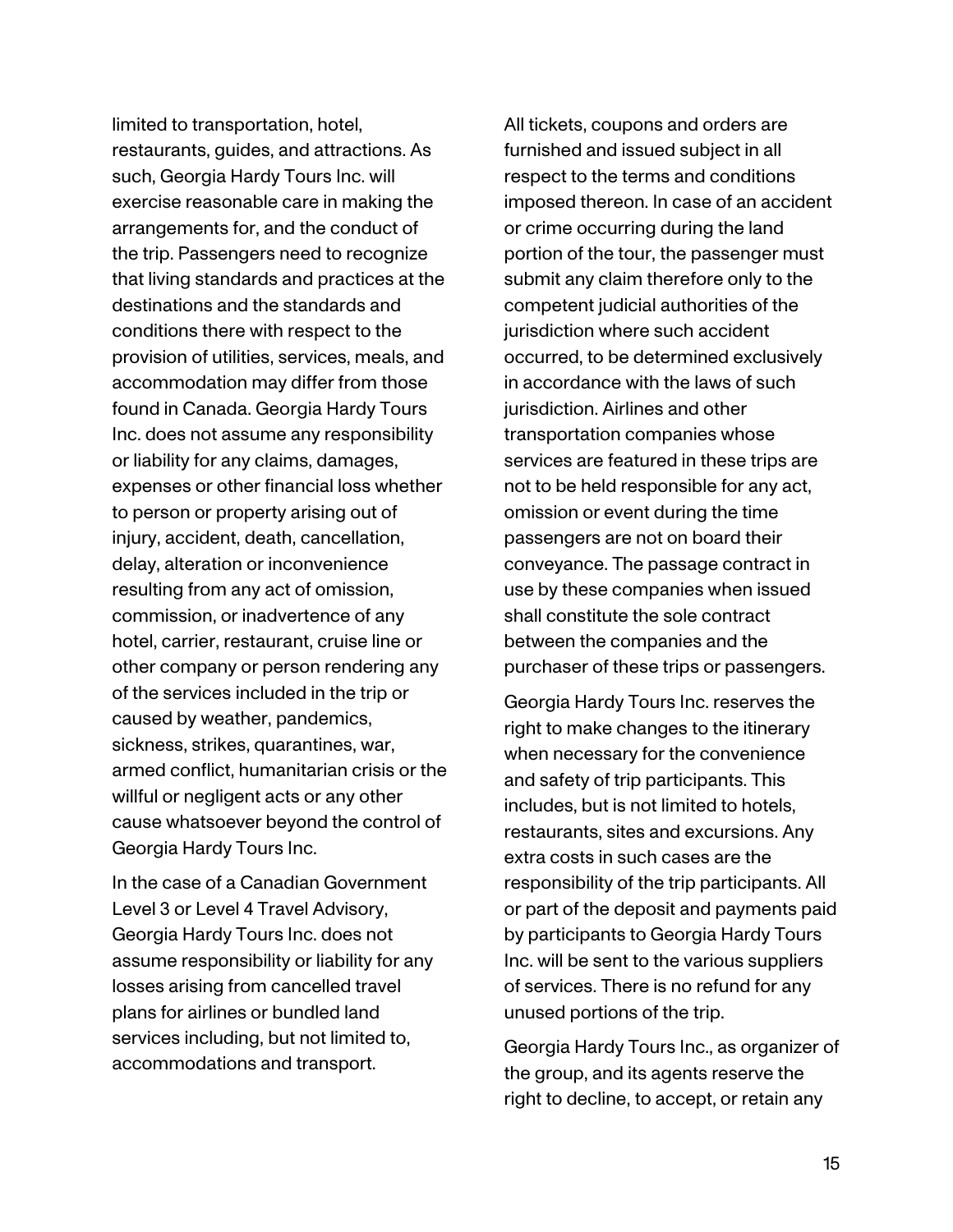participant or trip member at any time. The right is reserved to withdraw any or all of the trip, or portions thereof, at any point if the behaviour of the traveller is deemed harmful to himself or herself, or other group participants. All additional costs associated with early departure from the trip will be assumed by the participant, and there will be no refund for the unused portion of the trip.

Any changes in health or medical status should be reported as soon as possible, and if serious may result in Georgia Hardy Tours Inc. withdrawing services and cancelling the participant's trip. Georgia Hardy Tours Inc. trips are generally active and require a degree of physical fitness allowing approximately 6 kilometres of walking per day. Trips are not designed to specifically accommodate physical disability or limited mobility. Georgia Hardy Tours Inc. reserves the right to cancel a participant if their change in health from the time of the deposit to the commencement of the trip results in a significant loss of mobility or otherwise will compromise the ability of the group to complete the daily itinerary. Losses or costs incurred are the sole responsibility of the traveller. If the traveller has trip interruption or trip cancellation insurance, changes in health could be covered by insurance. It is the individual responsibility of each participant to ensure they have adequate travel

insurance to cover changes in health, including COVID-19, prior to departure.

Dietary restrictions and allergies must be disclosed at the time of registration. Georgia Hardy Tours Inc. and individual restaurants do the best to accommodate and respect restrictions and allergies, but not all meal requests can be fulfilled, and substitutions will be made where possible. Travellers should understand that meals in foreign countries reflect the local customs and may differ widely from Canadian standards. Kosher or Halal cannot be guaranteed, and in these cases, travellers should select vegetarian meals. Georgia Hardy Tours Inc. bears no responsibility if a meal does not conform to a dietary restriction and bears no responsibility for an allergic reaction.

Accommodation is assigned as "best in class". However, Georgia Hardy Tours Inc. cannot guarantee specific views, room amenities, floor, or location at individual properties.

#### **Contact Information**

Eric Morrison ROMTravel Coordinator Phone: 416.691.6770 Email: Morrison.eric07@gmail.com

Georgia Hardy Tours Inc. Kathleen Hardy Phone: 416.904.0812 Email: kathleen@ghardytours.com

TICO Registration Number 2747543